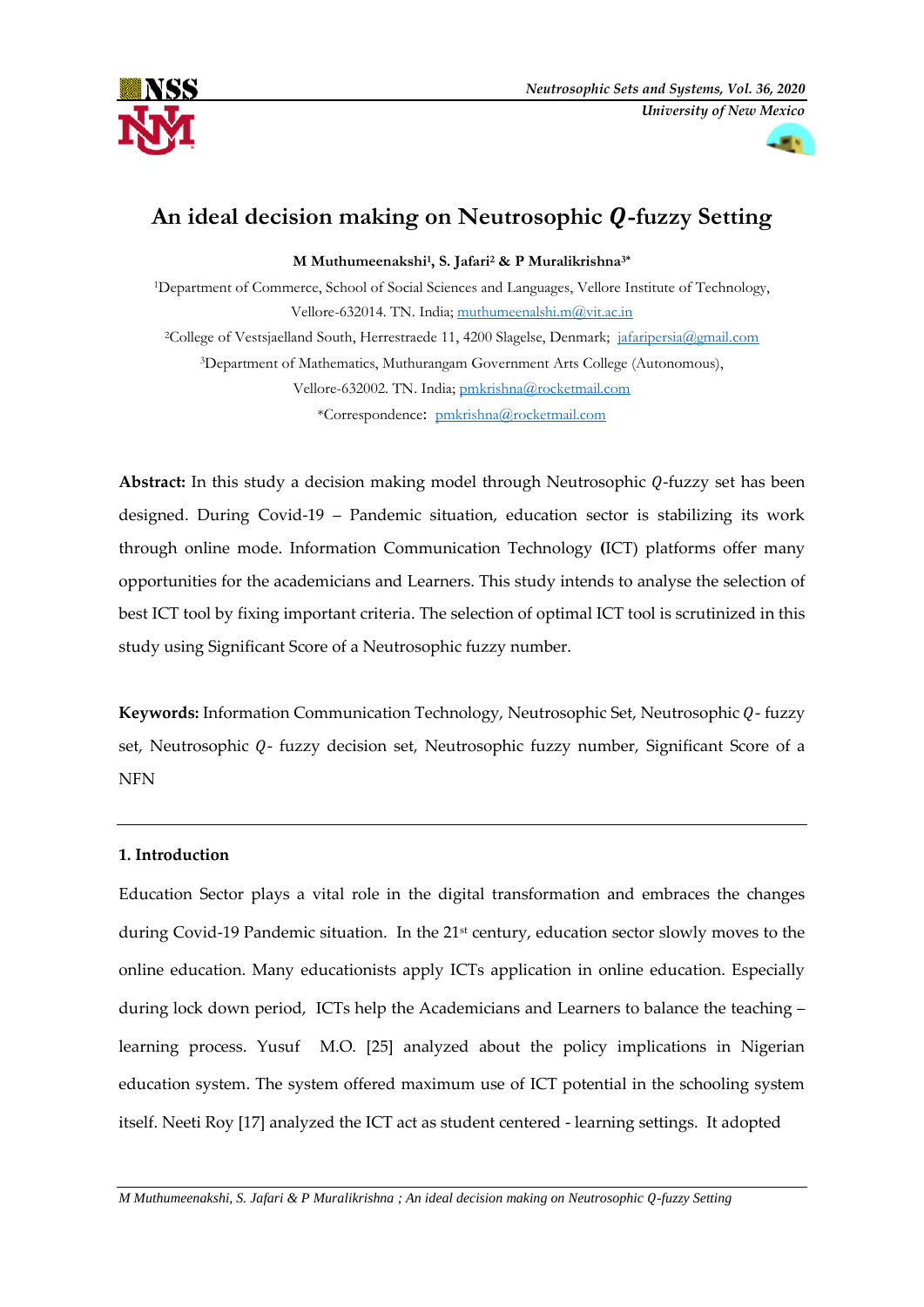the general component in teaching and learning process. It helps to enhance the quality and accessibility of education. It aims to learning motivation. Sivakumar Ramaraj [19] explored role of ICT has strong impact on teaching learning in 21st Century. Vibha Thakur et al. [24] studied about transmission of ICT in the field of teaching and learning system by implementing e-learning, virtual learning, e-meeting and e-collaboration. ICT tools integrate, enhance and interact with wide coverage of learning and teaching. It helps the learners to gain the knowledge in the wider range though they are in distant mode.

Many ICT platforms and research are developed and emerged into the market. The tools support the educators to transfer the ideas into implications. During this pandemic situation, the tools act as a bridge between the learners and teachers. It is inevitable to note the application of tools in the education sector effectively. For this purpose, the researchers intend to analyze the different characteristics of ICT tools which are very commonly used in the Academic platform. To identify the optimal ICT tool, this study wants to apply Neutrosophic Q-fuzzy set. Various properties enhance the education system using ICT. The major criteria have been selected for ICT tool which shows the higher ability of it. The Criteria helps to make decision on the application of ICT tools in teaching – learning process. To improve the accuracy in decision making, several types of fuzzy sets are applied in different situations. Muthumeenakshi et al.[15,16] applied the notions fuzzy soft set and bipolar valued Q-fuzzy set to design some multi criteria decision making models. Zhikang Lu[28] used intuitionistic fuzzy values for decision-making method. Smarandache[20.21] generalized the intuitionistic fuzzy set into Neutrosophic Set. After the invention of Neutrosophic settings, the notion is explored by the authors of [7,8,9,12,14,23 ] in various decision making problems. Later Mohseni et al.[11] introduced MBJ – Neutrosophic structure and applied it in BCK/BCI algebras. As an initiation, Surya et al.[22] applied MBJ – Neutrosophic structure in β-algebra. Recently in [10,13,18] also the concept of Neutrosophic set is applied to evaluate the management of [internal control,](http://fs.unm.edu/NSS/ProposalNeutrosophicIndex.pdf) [applications to Multi-Criteria Decision-Making,](http://fs.unm.edu/NSS/NeutrosophicSoftRough12.pdf) solving the Fully Neutrosophic Linear Programming Problems.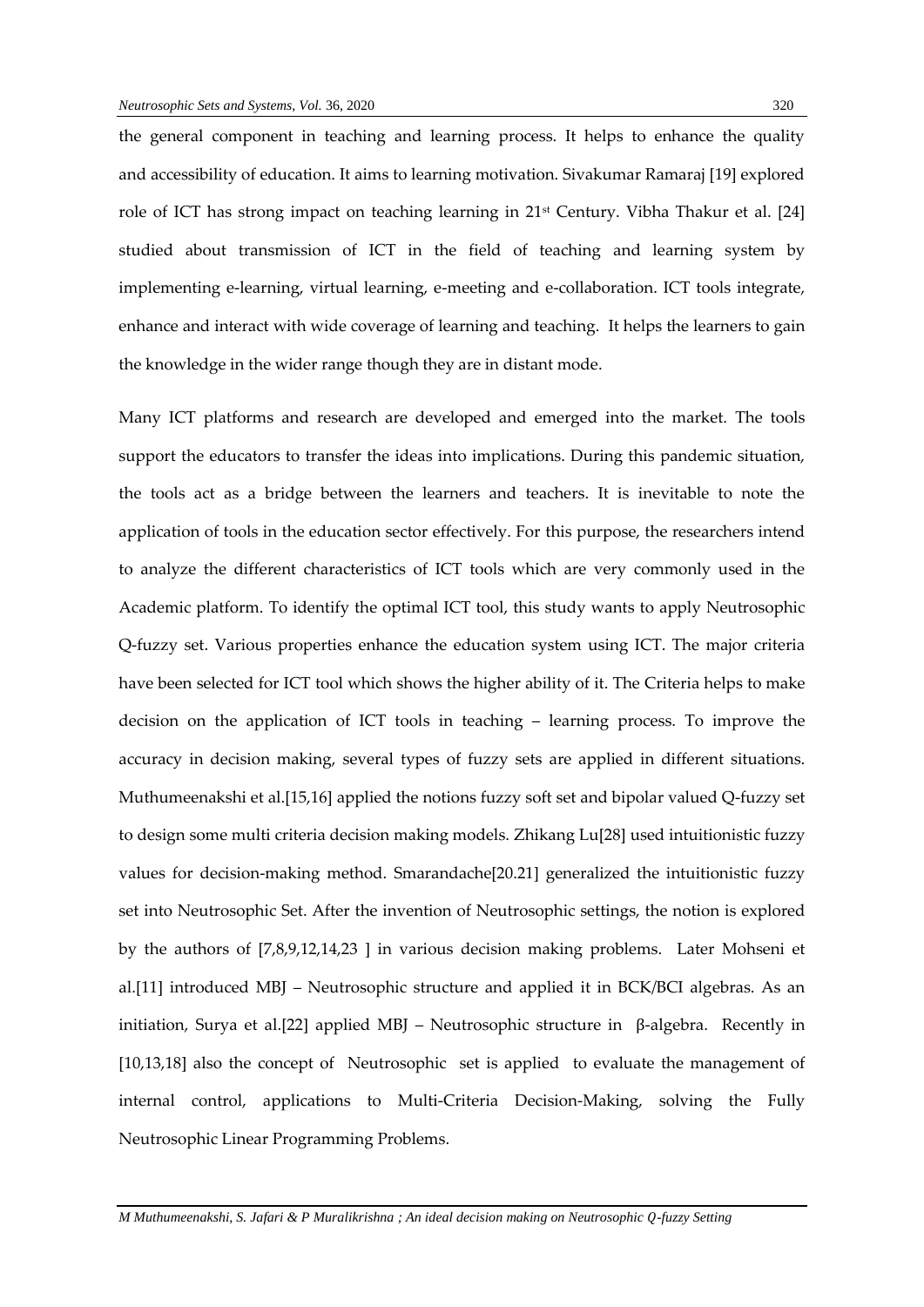With all these motivations, this paper incorporates the application of Neutrosophic  $Q$ - fuzzy set for the ideal selection of ICT tool in the education sector.

#### **2. Preliminaries**

This section discussed the essential notations for the construction of the model in this study.

**2.1 Definition: [26, 27]** A fuzzy set in an nonempty set Ψ is a mapping,  $\omega : \Psi \to [0,1]$  for each  $x$  in Ψ,  $\omega(x)$  is called the membership value of  $x$ .

**2.2 Definition: [6]** An intuitionistic fuzzy set in an non – empty set Ψ is defined by the structure  $A = \{ \langle x, \omega_A(x), \lambda_A(x) \rangle \mid x \in \Psi \}$ , where  $\omega_A : \Psi \to [0,1]$  is a membership function of A and  $\lambda_A : \Psi \to [0,1]$  is a non – membership function of A with  $0 \le \omega_A + \lambda_A \le 1$ .

**2.3 Definition: [20, 21]** The term Neutrosophic Fuzzy Set Ν on a nonempty set Φ is is the structure of the form  $N = \{ \langle x, \zeta_N(x), \xi_N(x), \eta_N(x) \rangle \mid x \in \Phi \}$  characterized by a truth – membership function  $\zeta_N$ , an indeterminacy membership function  $\xi_N$ , and a falsity – membership function  $\eta_N$ , where  $\zeta_N$ ,  $\xi_N$ ,  $\eta_N : \Phi \to [0,1]$ .

**2.4 Definition:** [16] A Q -fuzzy subset  $\mu$  in a non-empty set X is a function  $\mu: X \times Q \rightarrow [0,1]$ , where  $Q$  is any non-empty set.

**2.5 Definition:** [16] A Q-fuzzy decision (QFD) set of X denoted by  $QF_X^D$  and is defined by  $QF_X^D = \left\{ \mu_{QF_X^D}(x) \mid x \in X \right\}$  which is a fuzzy set over X and its membership function  $\mu_{QF_X^D}$  is defined by  $\mu_{QF_X^D}: X \longrightarrow [0,1]$  , where  $\mu_{QF_X^D}(x) = \frac{1}{|K|}$  $\frac{1}{|K|}\sum_{j=1}^n \mu_X(x,q_j)$ . Here  $q_j \in Q$  and K is number of characteristics which influences the particular population.

#### **3. Neutrosophic Q -Fuzzy Decision Set**

**3.1 Definition:** A Neutrosophic-Q-Fuzzy Set (NQFS) Ω, in a non-empty set Γ is defined as an object of the form  $\Omega = \{ \langle (x, q), \zeta_{\Omega}(x, q), \xi_{\Omega}(x, q), \eta_{\Omega}(x, q) \rangle | (x, q) \in \Gamma \times Q \}$ , where  $\zeta_{\Omega}$ ,  $\zeta_{\Omega}$ ,  $\eta_{\Omega}$ :  $\Gamma \times Q \rightarrow [0,1]$  represents the truth membership function, intermediate membership function and false membership function of Ω respectively.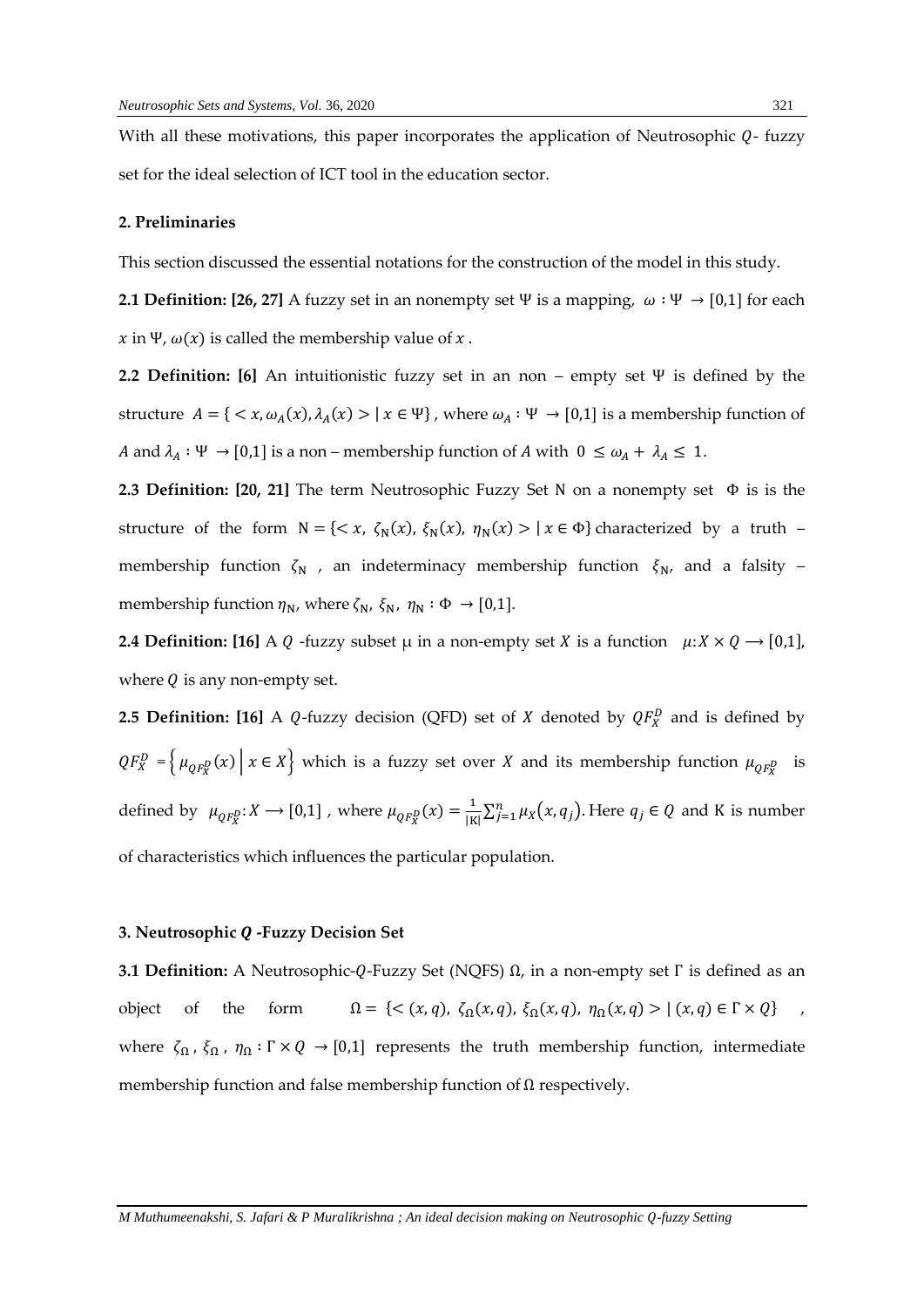**3.2 Definition:** For the Neutrosophic Set  $N = \{ \langle x, \zeta_N(x), \xi_N(x), \eta_N(x) \rangle \mid x \in \Phi \}$  in  $\Phi$ , the triple  $\langle \zeta_N, \xi_N, \eta_N \rangle$  is called Neutrosophic Fuzzy Number(NFN) and is denoted by  $N_x$ .

**3.3 Definition:** The Significant Score of a NFN,  $N_x = \langle \zeta_N, \xi_N, \eta_N \rangle$  is defined as  $SS(N_x) = (\zeta_{N_x} - \eta_{N_x} + (\frac{\zeta_{N_x}}{2})$  $\left(\frac{N_X}{2}\right)\right)\left(1-\left(\zeta_{N_X}-\eta_{N_X}+\left(\frac{\xi_{N_X}}{2}\right)\right)$  $\frac{N_{x}}{2}\big)\bigg)$ 2 ). This SS is used to identify an ideal solution from the various likewise objects of the given population.

**3.4 Definition:** A Neutrosophic Q-Fuzzy Decision (NQFD) set of Γ is defined by  $N Q F_{\Gamma}^{D} = \left\{ \left( \zeta_{N Q F_{\Gamma}^{D}}(x) \, , \, \zeta_{N Q F_{\Gamma}^{D}}(x) \, , \eta_{N Q F_{\Gamma}^{D}}(x) \right) \, \middle| \, x \in \Gamma \right\}$  which is a Neutrosophic fuzzy set over  $\Gamma$ , where  $\zeta_{N_{QF_{\Gamma}^D}}:\Gamma\to[0,1]$  ,  $\zeta_{N_{QF_{\Gamma}^D}}:\Gamma\to[0,1]$  and  $\eta_{N_{QF_{\Gamma}^D}}:\Gamma\to[0,1]$  are the truth membership function, intermediate membership function and false membership function and respectively with  $\zeta_{NQF_{\Gamma}^D}(x) = \frac{1}{|K|}$  $\frac{1}{|K|} \sum_{j=1}^{n} \zeta_{N}(\mathbf{x}, q_j)$  ;  $\zeta_{N}(\mathbf{x}) = \frac{1}{|K|}$  $\frac{1}{|K|} \sum_{j=1}^n \xi_{N_\Gamma}(x, q_j)$  and  $\eta_{N_{QF_\Gamma^D}}(x) =$ 1  $\frac{1}{|K|}\sum_{j=1}^n \eta_{N_\Gamma}(x, q_j)$ . Here  $q_j \in Q$  and K is number of characteristics which influences the particular population.

### **4. Ideal selection using Neutrosophic Q-Fuzzy Decision set**

In this section, the responses from the Academicians and Learners are analyzed. The optimal selection of the ICT tool will be decided using Neutrosophic  $Q$ -Fuzzy Decision (NQFD) set. Based on the Experts' advice five major Criteria have been fixed for the ICT tool in E- Learning Process. The criteria are named as F1, F2, F3, F4 and F5 which are taken as the factor and the five different types of ICT tools are compared; E1, E2, E3, E4, E5. The commonly used ICT tools are selected based on the experts' opinion. These tools have different application strategy with wide range coverage. Here, the factors to be considered for the optimal selection process are Easy Access (F1), Advanced Features (F2), Consumption of Bytes (F3), Less Interruption (F4), and Allowable Participants (F5). For each factor, four questions were asked to the respondents. Totally twenty items were analyzed with the application of NQFD set. These twenty items directly or indirectly collate the opinion of the respondents in the education sector about the ICT application. The items are designed with the three point Likert Scale.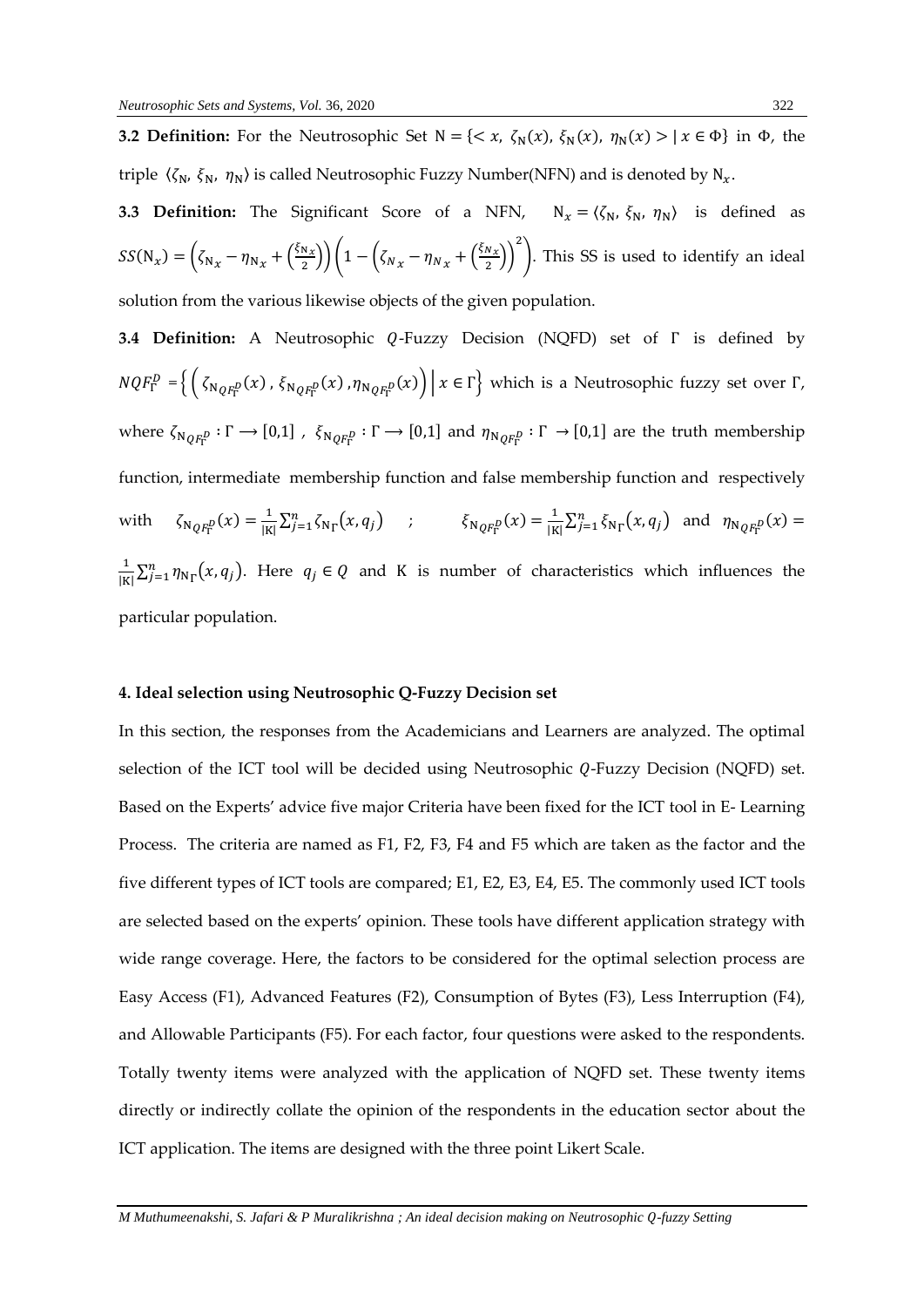The Scales are Satisfied, Neutral and Dissatisfied. Satisfied referred to Truth membership value, Neutral denotes Intermediate membership value and Dissatisfied denotes False membership value.

The following procedure has been introduced for the purpose of selection.

- 1. Construct NQFS over *X*.
- 2. Build  $NQF_{\Gamma}^D$ .
- 3. Find SS  $(NQF_{\Gamma}^D)$  .
- 4. Interpretation.

Here  $\Gamma = \{E1, E2, E3, E4, E5\}$  and  $Q = \{F1, F2, F3, F4, F5\}$ 

**Step 1:** To apply NQFS for the selection of ICT tool in E-Learning process, the universal set Γ and the non-empty set  $Q$  of characteristics are designed as follows.

The responses are applied in the algorithm and values are calculated accordingly. Each characteristic is analyzed with four items in the form of statements. The google form has been structured and distributed to hundred respondents. The respondents are Academicians and Learners. The total satisfactory responses from the respondents for each statement are divided with number of respondents, i.e. 100. Likewise the total dissatisfactory and neutral responses are considered for the analysis.

**Step 2:** Truth, Intermediate and False Membership values have been assigned based on Step 1 Procedure. The following table shows the respective membership values for the optimal selection of ICT in E-Learning.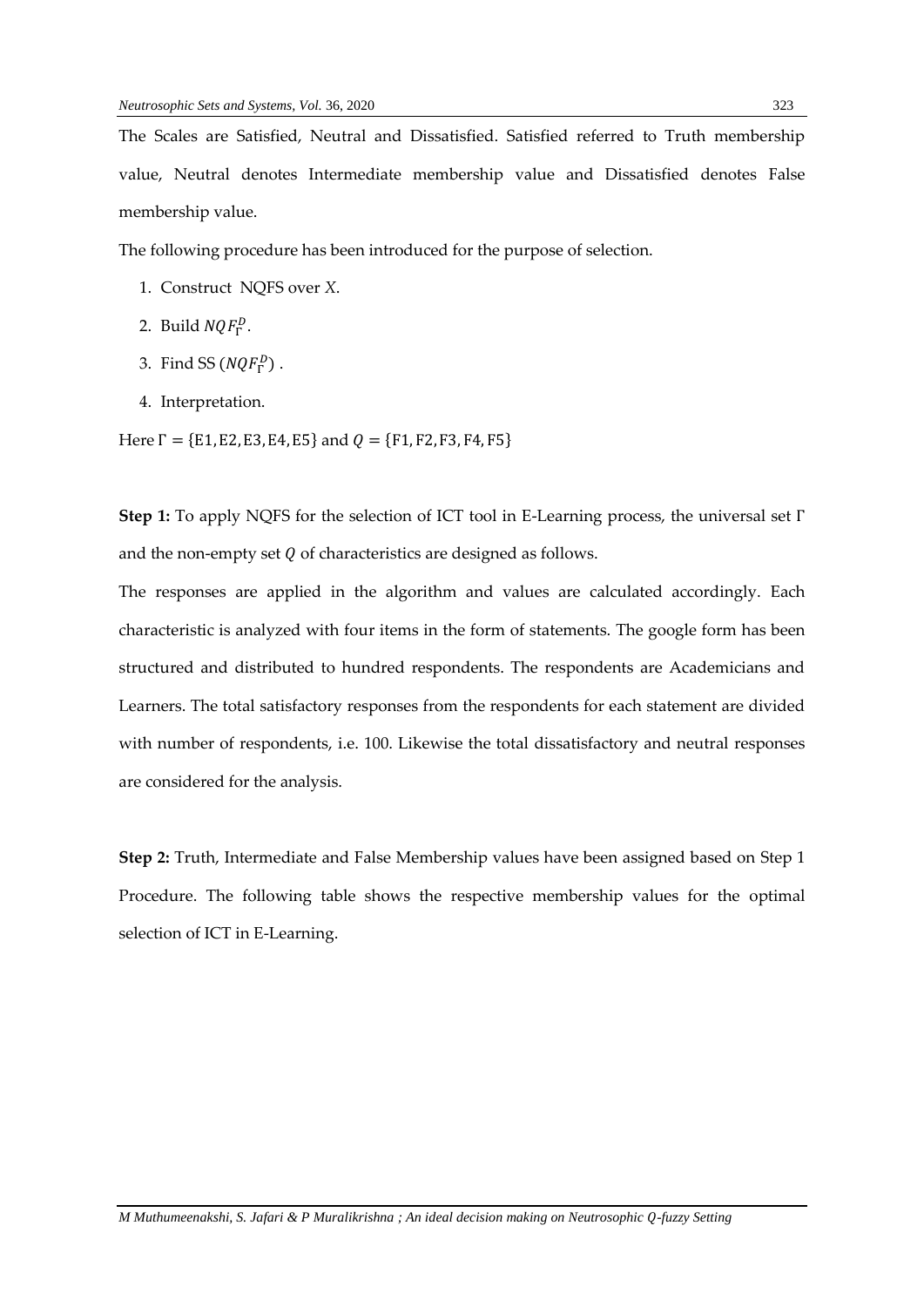| $\Gamma \rightarrow$<br>$Q \downarrow$ | $E_1$ | E <sub>2</sub>                                                                                           | E3 | E <sub>4</sub> | E <sub>5</sub> |
|----------------------------------------|-------|----------------------------------------------------------------------------------------------------------|----|----------------|----------------|
| F <sub>1</sub>                         |       | $(0.43, 0.23, 0.34)$ $(0.36, 0.32, 0.32)$ $(0.57, 0.21, 0.22)$ $(0.70, 0.14, 0.16)$ $(0.63, 0.21, 0.16)$ |    |                |                |
| F <sub>2</sub>                         |       | $(0.45, 0.30, 0.25)$ $(0.47, 0.32, 0.21)$ $(0.52, 0.29, 0.19)$ $(0.61, 0.21, 0.18)$ $(0.53, 0.23, 0.24)$ |    |                |                |
| $\mathbf{F}_3$                         |       | $(0.36, 0.42, 0.22)$ $(0.41, 0.20, 0.39)$ $(0.49, 0.24, 0.27)$ $(0.69, 0.21, 0.10)$ $(0.30, 0.50, 0.20)$ |    |                |                |
| F <sub>4</sub>                         |       | $(0.38, 0.32, 0.30)$ $(0.40, 0.21, 0.39)$ $(0.60, 0.20, 0.20)$ $(0.72, 0.21, 0.07)$ $(0.50, 0.32, 0.18)$ |    |                |                |
| F <sub>5</sub>                         |       | $(0.34, 0.31, 0.35)$ $(0.31, 0.32, 0.37)$ $(0.43, 0.32, 0.25)$ $(0.82, 0.12, 0.06)$ $(0.62, 0.21, 0.17)$ |    |                |                |

**Table 1: Neutrosophic membership values**

**Step 3:** The  $NQF_{\Gamma}^D$  has been attained using the definition 3.4.

 $NQF_{\Gamma}^{D}$ ={(0.392,0.316,0.292)/ $E_{1}$ ,(0.390,0.274,0.336)/ $E_{2}$ ,  $(0.522, 0.252, 0.226) / E<sub>3</sub>$ ,  $(0.708, 0.178, 0.114) / E<sub>4</sub>$  $(0.516, 0.294, 0.190) / E_5$ 

**Step 4:** The Significant Score for all Ei's are identified as using the definition 3.3.

 $SS(E_1) = 0.2376$  $SS(E_2) = 0.1840$  $SS(E_3) = 0.3468$  $SS(E_4) = 0.3644$  $SS(E_5) = 0.3672$ 

## **5. Conclusion**

In Education Sector, ICT plays a vital role especially during Covid19 situation. Many ICT tools are in the education arena. Each ICT tool gives benefits with some unique characteristics. The very important and common usages of characters are considered as the criteria for the analysis. For the optimal selection of ICT tool, the Academicians and Learners are using different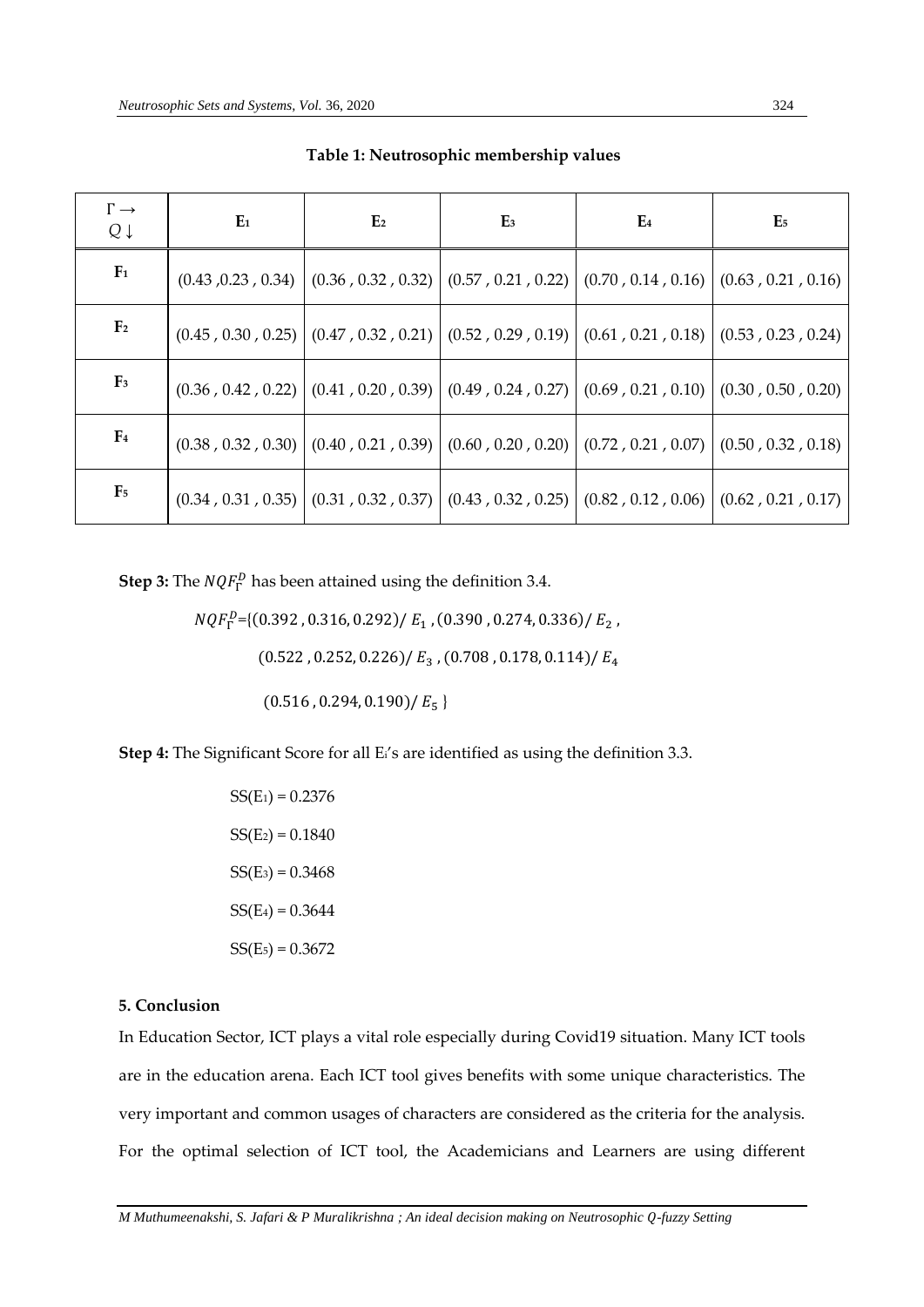strategies in the Technology. In this study, Neutrosophic Q-Fuzzy Decision set has been used by considering the positive, intermediate and negative values of the responses from the Academicians and Learners opinions. The values are taken in the relative measures and applied in the Neutrosophic Q-Fuzzy Decision set. The result of the analysis revealed that the ICT (E5) is the best option which includes all the important characters of Tech tool for teaching and learning at the optimal level. This application enhances the opinion results and helps in decision making in the ICT tool selection and it can be explored in other such decision making scenarios.

**Acknowledgments:** The authors are submitting their gratefulness to the reviewers and editors for the valuable comments and inputs to the refinement of this article.

#### **References**

- 1. Abdel-Basset, Mohamed., Abduallah Gamal., Gunasekaran Manogaran., and Hoang Viet Long., A novel group decision making model based on neutrosophic sets for heart disease diagnosis, Multimedia Tools and Applications 1-26 (2019).
- 2. Abdel-Basset, Mohamed., Gunasekaran Manogaran., Abduallah Gamal., and Victor Chang., A Novel Intelligent Medical Decision Support Model Based on Soft Computing and IoT, IEEE Internet of Things Journal (2019).
- 3. Abdel-Basset, Mohamed., Mai Mohamed, Mohamed Elhoseny., Francisco Chiclana., and Abd El-Nasser H. Zaied., Cosine similarity measures of bipolar neutrosophic set for diagnosis of bipolar disorder diseases, Artificial Intelligence in Medicine 101 (2019): 101735.
- 4. Abdel-Basset, Mohamed., Mohamed El-hoseny, Abduallah Gamal, and Florentin Smarandache., A novel model for evaluation Hospital medical care systems based on plithogenic sets, Artificial intelligence in medicine 100 (2019): 101710.
- 5. Atanassov, K. T., Gargov, G., Interval Valued Intuitionistic Fuzzy Sets System, 31(1), 343 349 (1989).
- 6. Atanassov, K. T., Intuitionistic Fuzzy Sets, Fuzzy Sets and Systems, J. Math, Appl, 20(1), 87-96 (1986).
- 7. Karina Perez Teruel, Juan Carlos Cedeno, Hector Lara Gavilanez, Carlos Banguera Diaz, Maikel Leyva Vazquez: [A framework for selecting cloud computing services based on consensus under](http://fs.unm.edu/NSS/AFrameworkForSelectingCloud.pdf)  [single valued neutrosophic numbers,](http://fs.unm.edu/NSS/AFrameworkForSelectingCloud.pdf) Neutrosophic Sets and Systems, 22, 39-49 (2018).
- 8. [Mai Mohamed, Mohamed Abdel-Basset, Abdel Nasser Zaied, Florentin Smarandache:](http://fs.unm.edu/NSS/NeutrosophicIntegerProgrammingProblem.pdf) Neutrosophic [Integer Programming Problem, Neutrosophic Sets and Systems, 15, 3-7 \(2017\).](http://fs.unm.edu/NSS/NeutrosophicIntegerProgrammingProblem.pdf)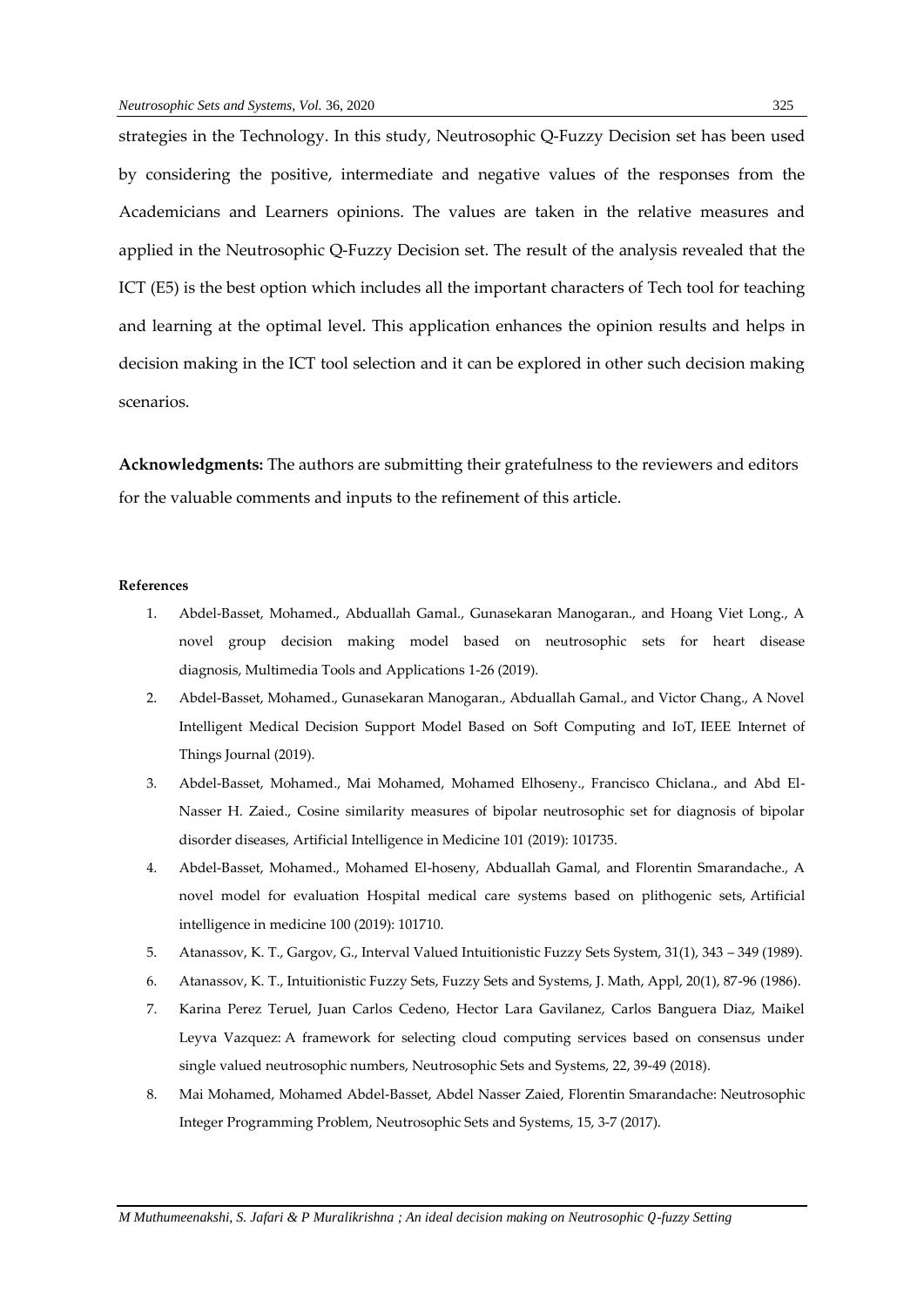- 9. Misturah Adunni Alaran, Abdul Akeem Adesina Agboola, Adio Taofik Akinwale and Olusegun Folorunso: [A Neutrosophic Similarity Approach to Selection of Department for Student Transiting](http://fs.unm.edu/NSS/Neutrosophic%20Similarity%20Approach%20to%20Selection%20of%20Department.pdf)  [from JSS3 to SSS1 Class in Nigerian Education System,](http://fs.unm.edu/NSS/Neutrosophic%20Similarity%20Approach%20to%20Selection%20of%20Department.pdf) Neutrosophic Sets and Systems, 27, 104-113 (2019).
- 10. Mohamed Abdel-Basset, Mai Mohamed and F. Smarandache, [Comment on](http://fs.unm.edu/NSS/FullyNeutrosophicLPP.pdf) **"**[A Novel Method for](http://fs.unm.edu/NSS/FullyNeutrosophicLPP.pdf)  [Solving the Fully Neutrosophic Linear Programming Problems: Suggested](http://fs.unm.edu/NSS/FullyNeutrosophicLPP.pdf)  [Modifications"](http://fs.unm.edu/NSS/FullyNeutrosophicLPP.pdf), Neutrosophic Sets and Systems, 31, 305-309 (2020).
- 11. Mohseni, T. M. Borzooei, R. and Jun, Y. B., MBJ Neutrosophic Structures and its applications in BCK\BCI – Algebra, Neutrosophic Sets and System, 23, 72 – 84 (2018).
- 12. Montalván Espinoza. J. A., Alburquerque Proaño. P., Medina Villavicencio. J. R., Alexander Villegas. M., [Extending PESTEL technique to neutrosophic environment for decisions making in business](http://fs.unm.edu/NSS/Extending%20PESTEL%20technique%20to%20neutrosophic.pdf)  [management,](http://fs.unm.edu/NSS/Extending%20PESTEL%20technique%20to%20neutrosophic.pdf) Neutrosophic Sets and Systems, 27, 228-236 (2019).
- 13. Muhammad Riaz, Florentin Smarandache, Faruk Karaaslan, Masooma Raza Hashmi and Iqra Nawaz, Neutrosophic [Soft Rough Topology and its Applications to Multi-Criteria Decision-](http://fs.unm.edu/NSS/NeutrosophicSoftRough12.pdf)[Making,](http://fs.unm.edu/NSS/NeutrosophicSoftRough12.pdf) Neutrosophic Sets and Systems, 35, 198-219 (2020).
- 14. Mullai.M, Broumi. S., Surya. R. and Madhan. G. Kumar: [Neutrosophic Intelligent Energy Efficient](http://fs.unm.edu/NSS/NeutrosophicIntelligentEnergyEfficient.pdf)  [Routing for Wireless ad-hoc Network Based on Multi-criteria Decision Making](http://fs.unm.edu/NSS/NeutrosophicIntelligentEnergyEfficient.pdf)*,* Neutrosophic Sets and Systems, 30, 113-121 (2019).
- 15. Muthumeenakshi. M and Muralikrishna. P, A Study on SFPM analysis using Fuzzy Soft Set, International Journal of Pure and Applied Mathematics, 94(2), 207-213 (2014).
- 16. Muthumeenakshi. M, Muralikrishna. P and Sabarinathan. S ,Bipolar Valued Q-fuzzy Application in Building Sciences, International Journal of Civil Engineering and Technology**,** 9(5), 2018, 761–765.
- 17. Neeti Roy, Yogendra Jain, Education through ICT Technology: Need of an hour, Asian J. Management 5(2), 246-249 2014.
- 18. Nixon Patricio Lastra Calderón, Dayana Lizeth Villarruel Delgado, Danny Sandoval Malquín and Eddy Araujo Guerrón, and Bhimraj Basumatary, [Proposal of a neutrosophic index to evaluate the](http://fs.unm.edu/NSS/ProposalNeutrosophicIndex.pdf)  [management of internal control](http://fs.unm.edu/NSS/ProposalNeutrosophicIndex.pdf) Neutrosophic Sets and Systems, 34, 63-69 (2020).
- 19. Sivakumar Ramaraj, Integration of ICT into Education, Innovative thoughts, International Research, 1, 37-40 (2014).
- 20. Smarandache, F., A unifying fields in logics. Neutrosophy: Neutrosophic Probability, set and logic, Rehoboth: American Research Press (1999).
- 21. Smarandache, F., Neutrosophic Set, A generalization of Intuitionistic Fuzzy Sets, International Journal of Pure and Applied Mathematics, 24(5), 287 – 297 (2005).
- 22. Surya, M., Muralikrishna, P., On MBJ Neutrosophic β subalgebra, Neutrosophic Sets and Systems, 28, 216 – 227(2019).
- 23. Vakkas Uluçay, Adil Kılıç,, Ismet Yıldız and Memet Şahin: [An Outranking Approach for MCDM-](http://fs.unm.edu/NSS/AnOutrankingApproachForMCDM.pdf)[Problems with Neutrosophic Multi-Sets,](http://fs.unm.edu/NSS/AnOutrankingApproachForMCDM.pdf) Neutrosophic Sets and Systems, 30, 213-224 (2019).